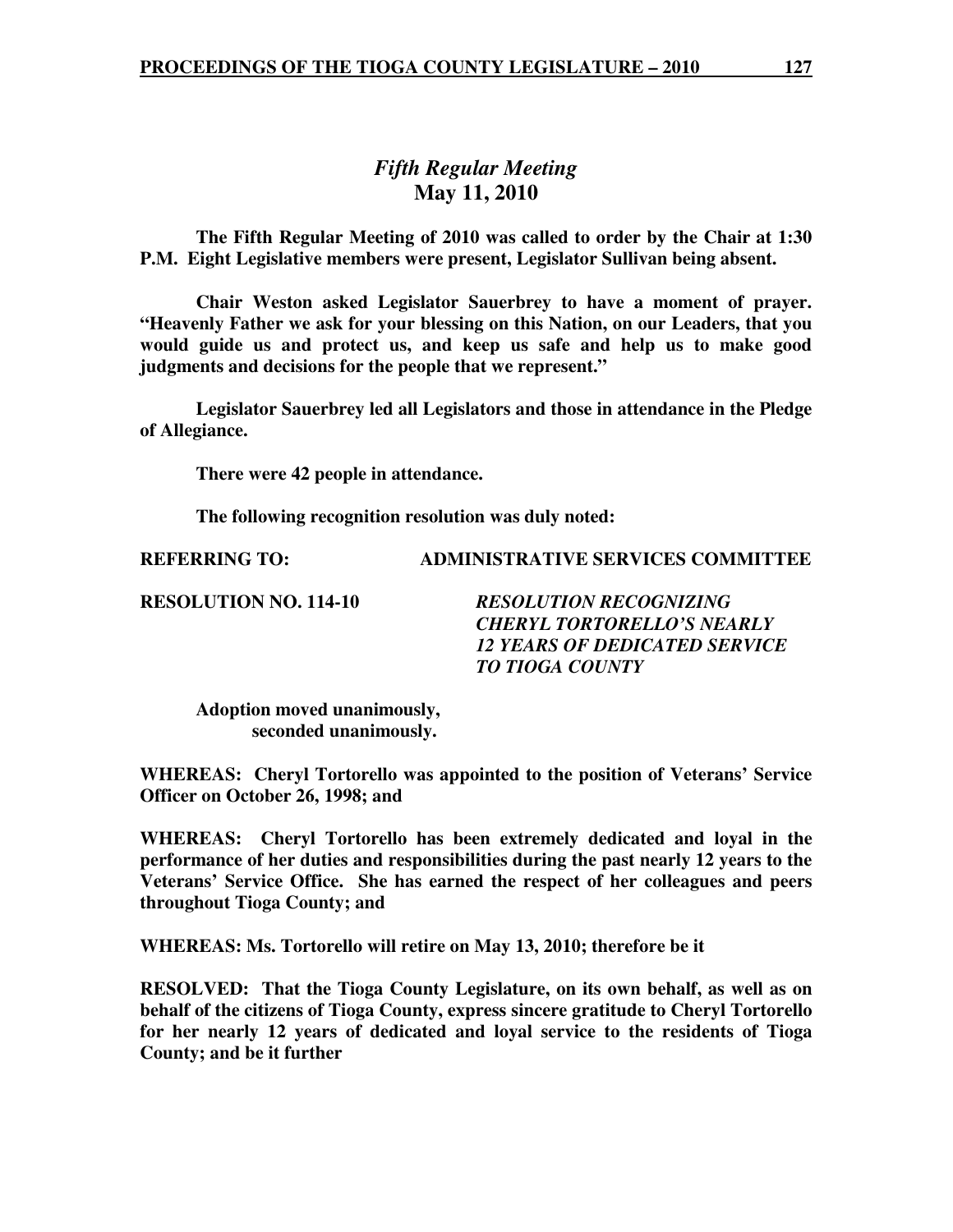**RESOLVED: That this resolution be spread upon the minutes of this meeting and a certified copy be presented to this outstanding employee, Cheryl Tortorello.** 

# **CARRIED UNANIMOUSLY**

 **Chair Weston read and presented the following Proclamation on Employee Recognition and Appreciation Week:** 

#### **PROCLAMATION**

**WHEREAS: The mission and services of Tioga County depend heavily on the tireless contributions of its dedicated employees; and** 

**WHEREAS: The Tioga County Legislature wishes to recognize the efforts of all Tioga County employees; and** 

**WHEREAS: The Employee Recognition Committee was created to provide a mechanism to show our appreciation for the Employees of Tioga County; and** 

**WHEREAS: Those employees who have served for more than 25 years have shown a steadfast commitment to serving the well-being of the residents of Tioga County, and should be recognized by those whom they have served; and** 

**WHEREAS: The Tioga County Legislature would like to especially recognize the following employees who have attained 25, 30 or 35 years since last year's ceremonies:** 

| <b>Name</b>             | <b>Department</b>         | Years |
|-------------------------|---------------------------|-------|
| <b>Jeffrey Anderson</b> | <b>Sheriff's Office</b>   | 35    |
| <b>Christie Walker</b>  | <b>Social Services</b>    | 30    |
| <b>Karla Harding</b>    | <b>Social Services</b>    | 30    |
| Patricia Zorn           | <b>DMV</b> (County Clerk) | 30    |
| <b>Michael Maratea</b>  | <b>Probation</b>          | 25    |
| Sue E. Hall             | <b>DSS</b>                | 25    |
| <b>Kimberly Clark</b>   | <b>DSS</b>                | 25    |

**NOW THEREFORE, THE TIOGA COUNTY LEGISLATURE, does hereby proclaim and designate the week of May 10-14, 2010 as** 

### **EMPLOYEE RECOGNITION AND APPRECIATION WEEK**

**in the County of Tioga, New York, and call upon our citizens to join in recognizing these dedicated employees.**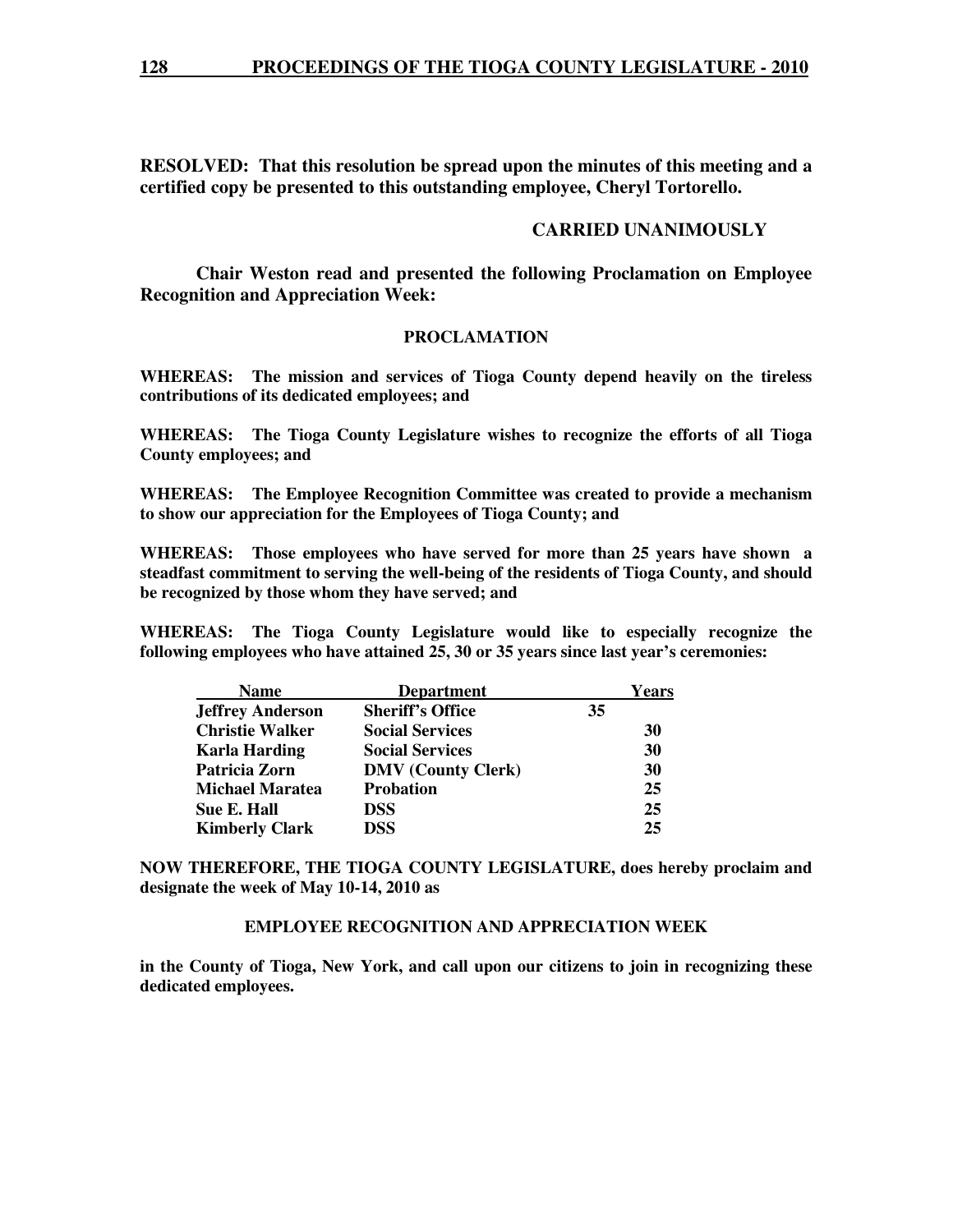**Chair Weston spoke. "Thank you very very much for all that you have done. I would like to say though that I have been involved with the County now for six years. For 18 years I was with the Spencer Town Board and I always used to hear the people complaining about that the Tioga County employees, you know, what do they do, what is this, well I will tell you that it has been an enlightening experience to be working with all these people and all of you people that are employed by Tioga County because you do a fine fine job and I am proud of the service and I appreciate everything that has been done for the County through you people. Thank you very much."** 

 **Legislator Monell read and presented the Senior of the Year Proclamation to Neil Hall.** 

# *PROCLAMATION*

**WHEREAS:** Neil Hall leads by example with integrity, sincerity and generosity, people respect him and readily seek him out for guidance; and

**WHEREAS:** Neil Hall was born and raised in the Tioga Center and Nichols area his entire life, graduated from Owego Free Academy and has been married to the former Louise Orsbourn for the past 45 years, has two children, two grandchildren and three great grandchildren; and

**WHEREAS:** Neil Hall was instrumental as one of the founders of the Tioga Center Alumni Association ensuring that the class reunion which includes all graduates is organized each year; and

**WHEREAS:** Neil Hall has been a long time member of the Lounsberry Methodist Church serving in a variety of positions such as Lay-Leader, Chair of Stewardship Committee, Pastor Parish Relations Committee, Men's Group, Nominating Committee, and assisted with a variety of fund raisers, including food drives; and

WHEREAS: Neil Hall has also served as President on the Riverside Cemetery Association since 1994 and on the Board of Directors since 1988; and

**WHEREAS:** Neil Hall has been a dedicated volunteer with the Community Care Network of Nichols (CCNN) since 2005 serving on the Board of Directors, is a reliable, dedicated volunteer who provides transportation for CCNN clients, and facilitates the organization of volunteers who help assemble 1,200 CCNN newsletters every three months; and

**WHEREAS:** Neil Hall works with the Girl Scouts from the Tioga Center-Nichols Service Unit in a host of community service projects one of these being the annual Hospice Tree lighting during the holidays, devotes his time to various committees such as the annual Share-a-Thon and the "Teens in Action" program; and

**WHEREAS:** Neil Hall represents the true spirit of voluntary service and unselfishly commits and works tirelessly for our community, usually behind the scene, he's a humble person without any thought of gaining recognition or notability; and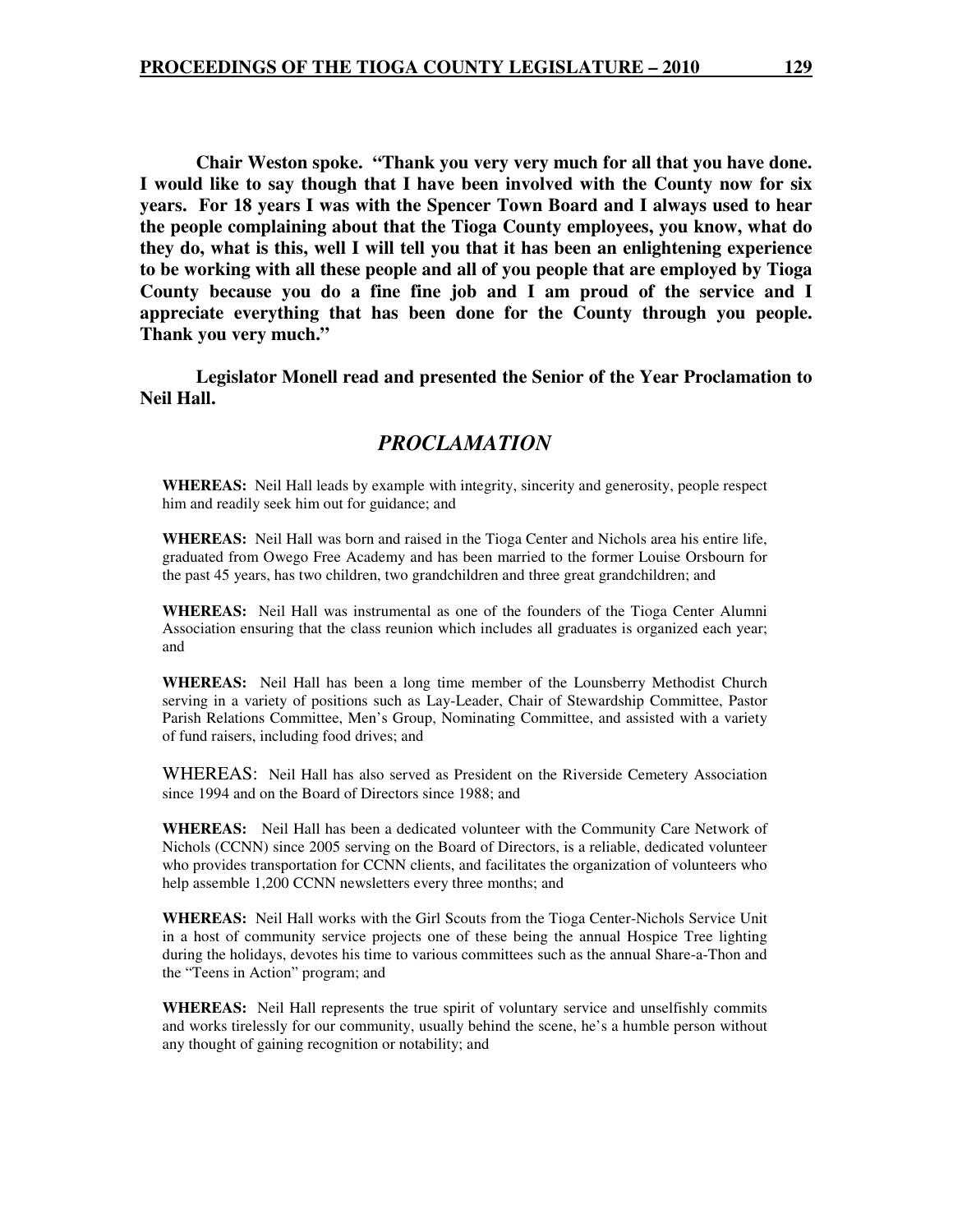**WHEREAS:** Neil Hall has been selected as the 2010 Senior Citizen of the Year in Tioga County; now therefore

**THE TIOGA COUNTY LEGISLATURE does hereby proclaim and designate May 19, 2010** 

# *NEIL C. HALL, JR. DAY*

**In the County of Tioga, New York, and commend this observance to our citizens.** 

 **Legislator Huttleston presented the following Proclamation on Older American's Month and Senior Citizens' Day to Mary Ellen Gage, Director of Office of the Aging.** 

# **PROCLAMATION**

**WHEREAS:** Tioga County is home to over nine thousand older adults who support Older Americans Month, the annual observance that gives recognition to the immeasurable contributions made by older citizens throughout our County, State and Nation; and

**WHEREAS:** Seniors in Tioga County devote their time, energy and wisdom to making their communities better places to live; and

**WHEREAS:** The experiences, knowledge, skills and aspirations of Tioga County's seniors are vital to the continued progress of our State and its quality of life; and

**WHEREAS:** Our society must champion choices for individual independence for all senior citizens; and

**WHEREAS:** We support the U.S. Administration on Aging (AoA) in helping our nation prepare for a larger aging population that is relying on a balance of important elements to maintain dignity and independence for as long as possible; and

**WHEREAS:** As America grows older, each community must strive to understand and address the evolving challenges and needs of our older citizens and the people who care for them; and

**WHEREAS:** It is especially fitting for Tioga County to pay special tribute to seniors across this State, Nation and around the world in support of the special events and activities being held during the month of May; now therefore

#### **THE TIOGA COUNTY LEGISLATURE, does hereby proclaim and designate May 2010 as**

#### *OLDER AMERICANS' MONTH*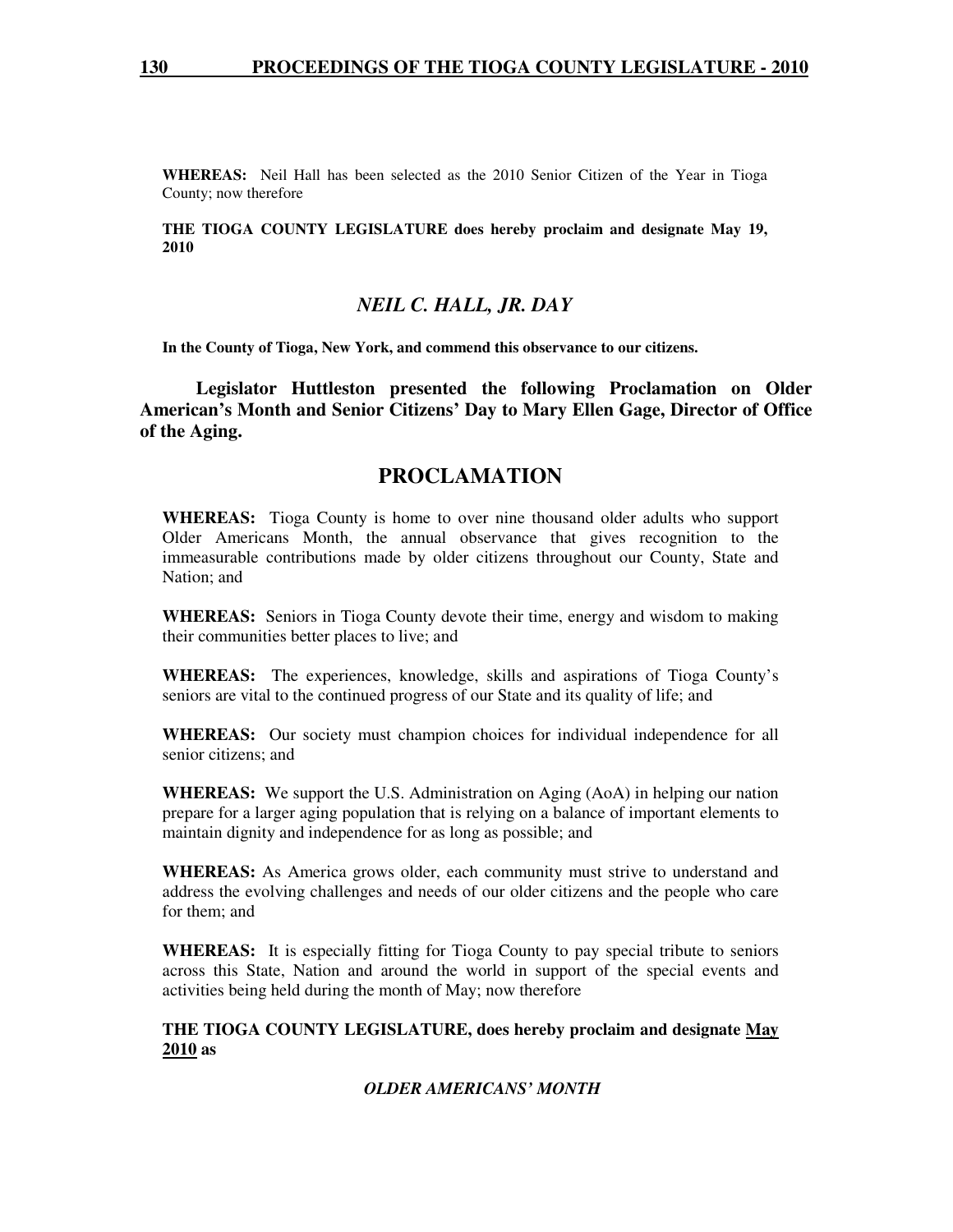#### **And May 19, 2010 as**

#### *SENIOR CITIZENS' DAY*

in the County of Tioga, New York, and call upon our citizens to take the time to honor older citizens of Tioga County, especially our senior volunteers, for the contributions they have made and continue to make to our society.

 **Mary Ellen Gage, Director of Office of the Aging, spoke. "The only thing I really want to say and this is the opportunity that I get once a year to come face-toface and thank you for your support of our programs at Tioga Opportunities Department of Aging. Thank you very very much."** 

 **Chair Weston noted the following two Proclamations on Foster Care and Elder Abuse.** 

#### PROCLAMATION

WHEREAS: The Tioga County foster family serves as a source of love, identity, self-esteem and support for children in Tioga County; and

WHEREAS: There are 34 children in foster care in Tioga County, 25 of these children are in foster homes, and 1 child is in a Glove House Therapeutic foster home; and

WHEREAS: We have 20 certified foster homes, and 15 Glove House Therapeutic foster homes in Tioga County; and

WHEREAS: Numerous public and private agencies work to increase the public's awareness of the needs of children in foster care, and the enduring and valuable contribution of foster parents; and

WHEREAS: It is appropriate to recognize all those who volunteer their talents and energies on behalf of children in foster care, the foster parents who serve these children and the professional staff dedicated to ensuring these children have a stable and safe foster family environment; now therefore

THE TIOGA COUNTY LEGISLATURE does hereby Proclaim May 2010 as

# FOSTER CARE RECOGNITION MONTH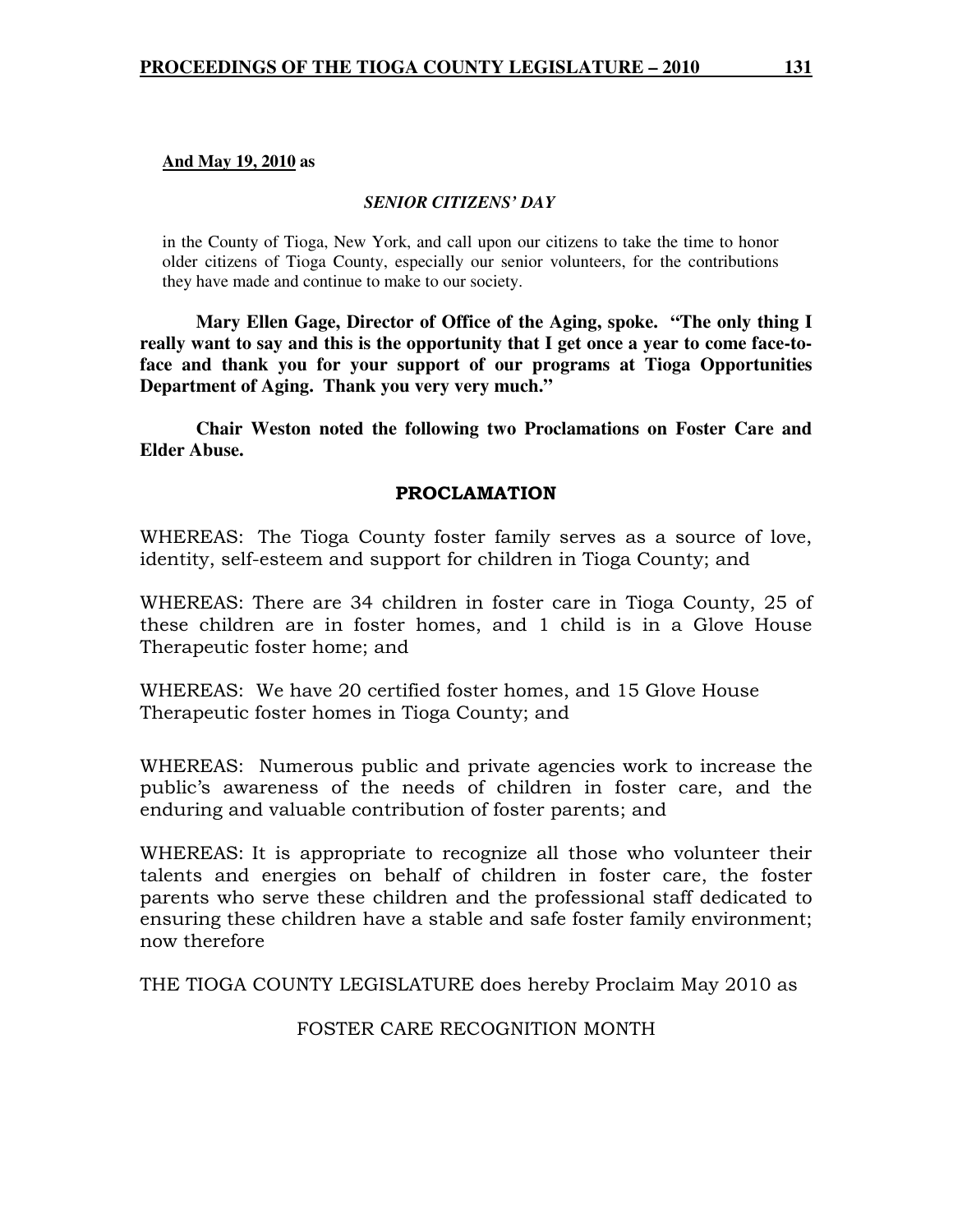in Tioga County and call upon all citizens, community agencies, religious organizations, medical facilities and businesses to increase their participation in our efforts to recognize foster parents in Tioga County.

# **PROCLAMATION**

**WHEREAS: People who are elderly or have disabilities have contributed to the general welfare of Tioga County by helping to preserve customs, convictions, and traditions of many people from diverse backgrounds; and** 

**WHEREAS: These residents are vital and integral members of our society and their wisdom and experience have enriched our lives; and** 

**WHEREAS: The health and well-being of disabled and elderly people in our county should be one of our highest priorities and of concern to all Americans; and** 

**WHEREAS: People who are elderly or have disabilities are among the most important resources of our county, and it is fitting that we recognize the need to protect their health, safety, and rights; and** 

**WHEREAS: Abuse of the elderly and people with disabilities in domestic and institutional settings is a wide-spread problem, affecting hundreds of thousands of people across the country; and** 

**WHEREAS: Elder abuse is underreported because the elderly who are being abused find it very difficult to tell anyone and are usually ashamed and sometimes afraid; and** 

**WHEREAS: Elder abuse happens to men and women of all income levels, all cultural and ethnic groups, whether they are in good health or incapacitated in some way, in poor neighborhoods and in suburbia; and** 

**WHEREAS: Many of the cases investigated by Adult Protective Services in New York involve self-neglect and it is our duty as citizens to reach out to people in need; now therefore** 

**THE TIOGA COUNTY LEGISLATURE does hereby proclaim the month of May 2010 to be** 

### **Elder Abuse Prevention Month**

**in Tioga County, and urge all citizens to work together to help reduce abuse and neglect of people who are elderly or have disabilities.**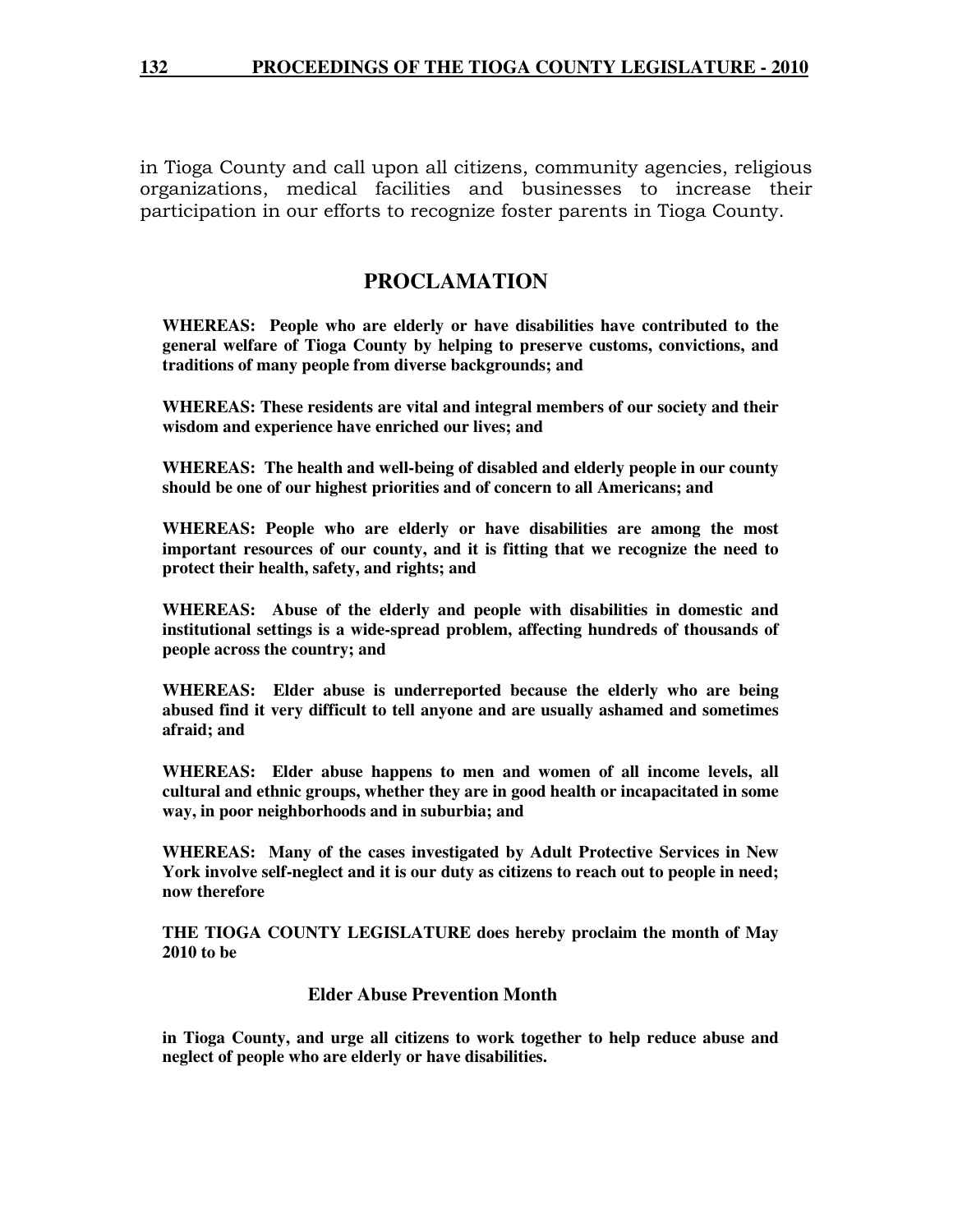**Joseph Albrecht had privilege of the floor. "Somewhere between here and here lies the Patient Protection and the Affordable Healthcare Reform Act of 2010. I am not in favor of surprises and although our President indicates that information may be an inconvenience, I will disagree with that. I will share the following with you and I hope it makes more sense to you than it makes to me.** 

 **"There is a page very early in the Healthcare Reform Act which indicates a summary of benefits and coverage, and I will share that with you. The standard shall ensure that the summary is presented in a culturally and linguistically appropriate manner and utilizes terminology understandable by the average plan enrollee. There are 10 sections that have to be indicated in this summary of benefits.** 

 **"The standards shall ensure that the summary of benefits and coverage is presented in a uniform format that does not exceed four pages in length that does not include print smaller than 12 point font. That must be significant about what I know. Now the areas in the timeline for this Act for the year 2010 and this is where the County Legislature may have an input. The 2010 calendar includes young adults on parent plans and that is 26 and childless. If I saw the trailer on the news last night it is 0.7% possible increase in costs. A prohibition of existing conditions, exclusions for children that comes into effect in six months. A prohibition against recession, that is six months. Prohibition against lifetime benefit caps, that is six months. There is a section of small business tax credits. There is a national high risk pool for preexisting conditions and that involves subsidized coverage. This is where we may end up subsidizing something we do not know about. That goes into effect in 90 days.** 

 **"If you are uninsured for six months there is a temporary high risk pool established. In 2010 there is a basic quantity of 5 billion dollars allocated to do that. It does not take a mathematical genius to ask the question. If there are 32 million uninsured they have obviously been uninsured for more than six months and if you are going to cover that with 5 billion dollars I do not think there is a great deal of coverage there, but again I do not like surprises.** 

 **"There is a State option to expand Medicaid eligibility and I am sure we will all grasp that since the State has absolutely no funds available. There will be a limit on the share of a private premium insurers can spend on nonmedical costs, do not understand that one. In 2010 plans must be reported that involve rebates and I do not know if I am correct in my thoughts that Tioga County is a self-insured entity. I had that impression, but I am not sure so I leave this to you. If it involves rebates from the plan this too may be an interesting cost.**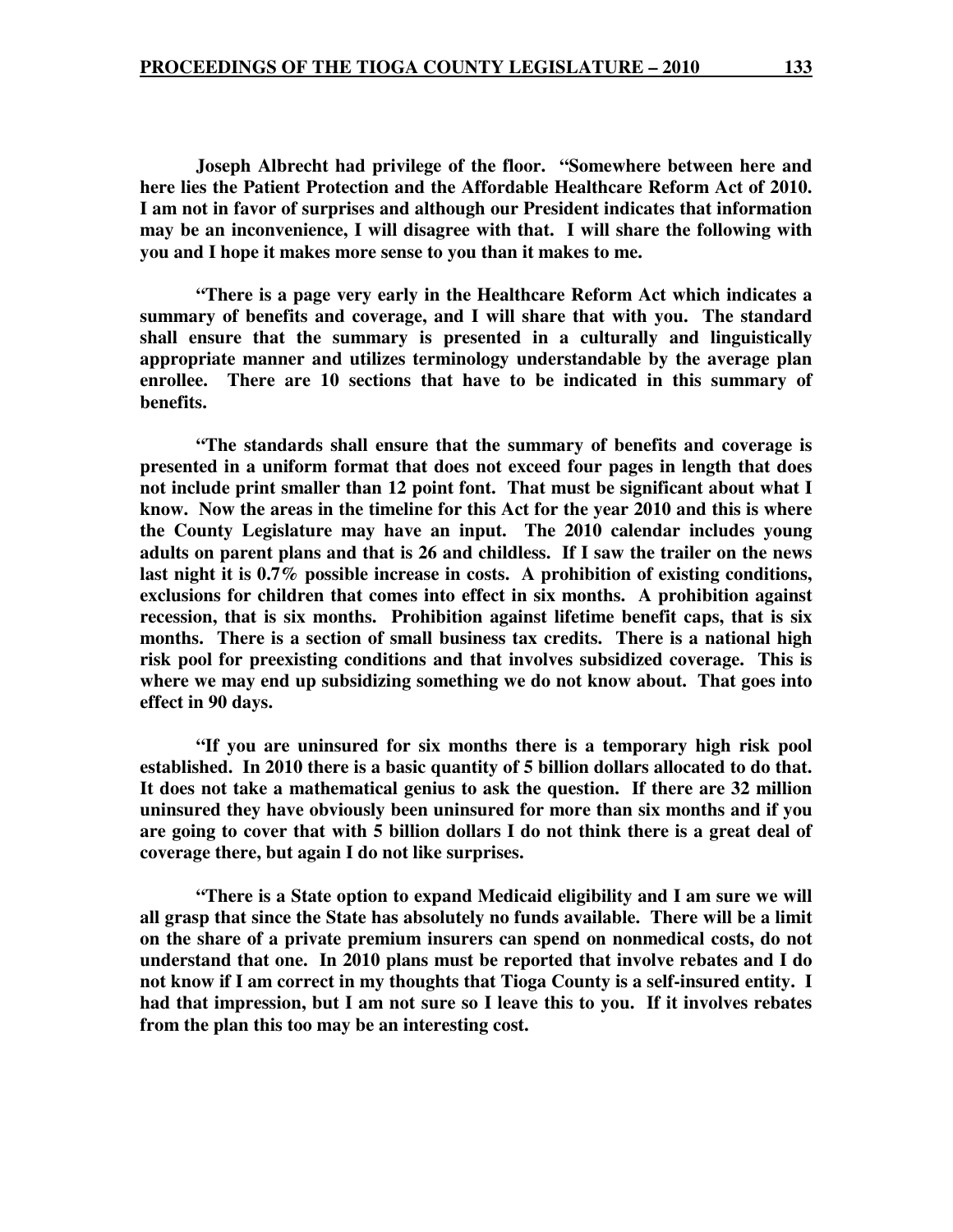**"There will be annual review of premium increases and again if the County is self-insured I do not know where we stand on that. Rebates for Medicare Part D enrollees and the doughnut hole elimination of cost sharing for preventive care in Medicare and Private Plans, and that is about it for 2010.** 

 **"The one thing that I would like to make people aware of and this is for people who have children who are involved in this Participation in Government situation. In 2010 there is a required minimal essential coverage part of this Reform Act that goes into effect, and the reason that I bring it up for the Participation in Government, the graduating class from high school of 2010 will participate in three of the most important elections that will ever be held in the United States. It is my firm hope that all of them will take time to become informed. Now I do not have a secret source of information, but if you can avoid the emotional garbage that is put out by the talk show hosts and they all do it, and listen carefully for the ideas presented and the factual basis of what they say, you may begin to get a clearer picture of what is actually happening. I thank you for this opportunity to speak. I will be back again, hopefully I can eliminate more of this and utilize more of this as this Healthcare Reform Act becomes clearer."** 

| <b>Code</b> | <b>Description</b>                       | <b>Equipment</b> | <b>Expense</b> |
|-------------|------------------------------------------|------------------|----------------|
| A1010       | <b>Legislative Board</b>                 |                  | 316.11         |
| A1165       | <b>District Attorney</b>                 |                  | 476.86         |
| A1172       | <b>Assigned Counsel</b>                  |                  | 16,117.57      |
| A1325       | <b>Treasurer</b>                         |                  | 111.35         |
| A1355       | <b>Assessments</b>                       |                  | 2,010.18       |
| A1410       | <b>County Clerk</b>                      |                  | 250.00         |
| A1411       | <b>Department of Motor Vehicle</b>       |                  | 236.73         |
| A1420       | Law                                      |                  | 3,257.25       |
| A1430       | <b>Personnel</b>                         |                  | 836.74         |
| A1450       | <b>Elections</b>                         |                  | 68.65          |
| A1460       | <b>Records Management</b>                |                  | 50.70          |
| A1490       | <b>Public Works Administration</b>       |                  | 298.28         |
| A1620       | <b>Buildings</b>                         |                  | 74,212.89      |
| A1680       | <b>Information Technology</b>            |                  | 9,211.74       |
| A2490       | <b>Community College Tuition</b>         |                  | 264,068.27     |
| A2960       | <b>Education of Handicapped Children</b> |                  | 223, 262. 23   |
| A3020       | <b>Public Safety Comm E911 System</b>    |                  | 3,610.18       |
| A3110       | <b>Sheriff</b>                           | 3,509.62         | 22,304.62      |
| A3111       | Step Grant PT-5400171                    | 2,155.00         |                |
| A3140       | <b>Probation</b>                         |                  | 1,770.51       |
| A3142       | <b>Alternatives to Incarceration</b>     |                  | 1,050.90       |
| A3146       | <b>Sex Offender Program</b>              |                  | 8,766.67       |
|             |                                          |                  |                |

 **The list of audited bills was submitted and is summarized as follows:**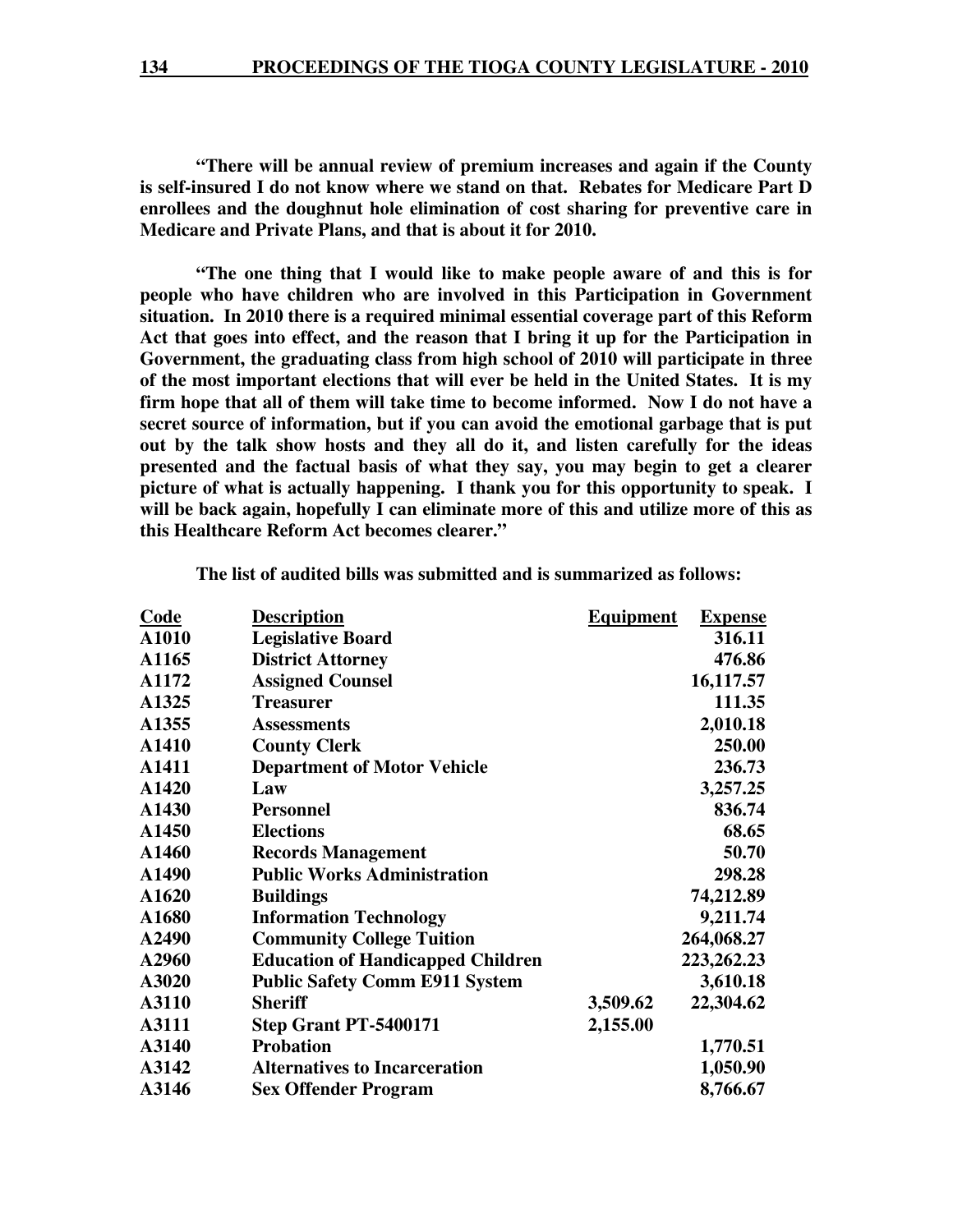| A3150                     | <b>Jail</b>                               | 49.97  | 41,880.76    |
|---------------------------|-------------------------------------------|--------|--------------|
| A3315                     | <b>Special Traffic Programs</b>           |        | 600.00       |
| A3410                     | Fire                                      |        | 4,098.36     |
| A3640                     | <b>Emergency Mgmt Office</b>              |        | 1,188.26     |
| A3647                     | <b>LEPC Grant C837942</b>                 |        | 15.00        |
| A4010                     | <b>Public Health Nursing</b>              |        | 46,166.66    |
| A4011                     | <b>Public Health Administration</b>       |        | 14,120.15    |
| A4012                     | <b>Public Health Education</b>            |        | 3,298.80     |
| A4042                     | <b>Rabies Control</b>                     |        | 284.34       |
| A4044                     | <b>Early Intervention</b>                 |        | 55,662.84    |
| A4053                     | <b>Preventive/Primary Health Services</b> |        | 198.53       |
| A4054                     | <b>Preventive Dental Services</b>         |        | 800.20       |
| A4062                     | <b>Pre-Natal Care and Assistance</b>      |        | 603.54       |
| A4064                     | <b>Managed Care-Dental Services</b>       |        | 14,907.21    |
| A4070                     | <b>Disease Control</b>                    |        | 3,551.47     |
| A4090                     | <b>Environmental Health</b>               |        | 1,412.55     |
| A4210                     | <b>Alcohol and Drug Services</b>          |        | 844.50       |
| A4309                     | <b>Mental Hygiene Co Admin</b>            | 232.00 | 6,241.63     |
| A4310                     | <b>Mental Health Clinic</b>               |        | 16,981.77    |
| A4315                     | <b>Mental Retardation</b>                 |        | 621.24       |
| A4320                     | <b>Crisis Intervention Services</b>       |        | 434.59       |
| A4321                     | <b>Intensive Case Management</b>          |        | 1,109.11     |
| A6010                     | <b>Social Services Administration</b>     |        | 86,412.24    |
| A6141                     | <b>Energy Crisis Assistance Programs</b>  |        | 13,361.02    |
| A6422                     | <b>Economic Development</b>               |        | 343.59       |
| A6620                     | <b>Sealer Weights/Measures</b>            |        | 623.54       |
| A8020                     | <b>Planning</b>                           |        | 71.51        |
| A9060                     | <b>Health Insurance</b>                   |        | 1,537.34     |
| <b>SOLID WASTE FUND</b>   |                                           |        | 70,887.27    |
| <b>COUNTY ROAD FUND</b>   |                                           |        | 27,493.14    |
| <b>SPECIAL GRANT FUND</b> |                                           |        | 16,543.70    |
|                           | <b>CONSOLIDATED HEALTH FUND</b>           |        | 18,116.92    |
| <b>CAPITAL FUND</b>       |                                           |        | 129,714.93   |
|                           | <b>LIABILITY INSURANCE FUND</b>           |        | 296.65       |
| <b>WORKERS' COMP</b>      |                                           |        | 1,764.51     |
| <b>GRAND TOTAL</b>        |                                           | \$     | 1,220,422.89 |

**Legislator Sauerbrey made a motion to approve the minutes of April 13, 2010, seconded by Legislator Oberbeck, and carried.**

**Committee meeting reports are on file in the Legislative Clerk's Office and may be procured there by any interested person.**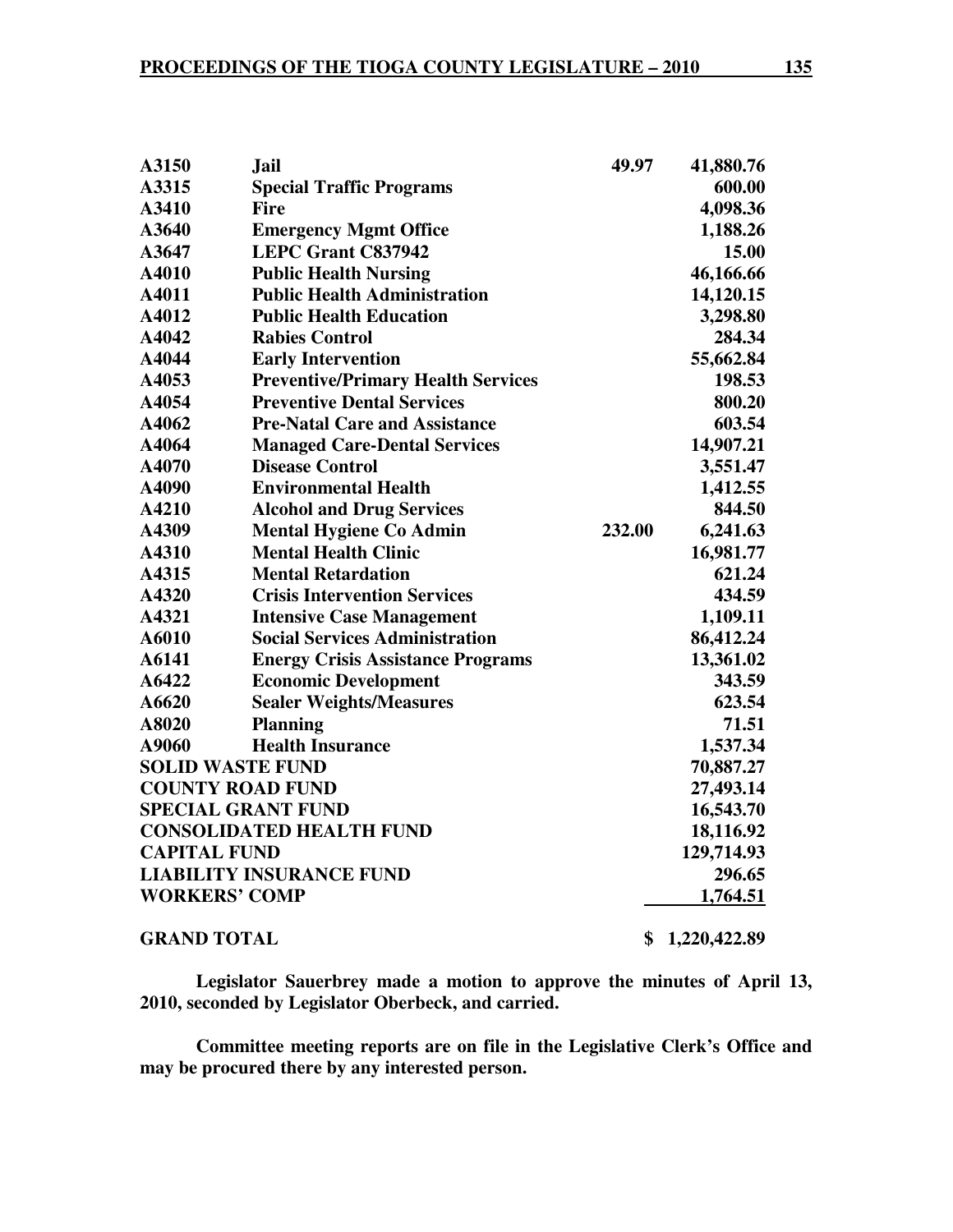# **REFERRED TO: ADMINISTRATIVE SERVICES COMMITTEE FINANCE/LEGAL COMMITTEE**

# **RESOLUTION NO. 115–10** *MORTGAGE TAX DISTRIBUTION*

# **Adoption moved by Legislator McEwen, seconded by Legislator Roberts.**

**RESOLVED: That the mortgage tax report for the period October 1, 2009 to March 31, 2010 be and it hereby is accepted; further** 

**RESOLVED: That the County Treasurer be authorized and directed to pay to the Supervisors of the several Towns and the Treasurers of the several Villages the amounts apportioned to them as follows:** 

| <b>Town of Barton</b>           | \$<br>18,965.15 |
|---------------------------------|-----------------|
| <b>Village of Waverly</b>       | 5,040.15        |
| <b>Town of Berkshire</b>        | 2,848.45        |
| <b>Town of Candor</b>           | 20,235.92       |
| <b>Village of Candor</b>        | 1,142.24        |
| <b>Town of Newark Valley</b>    | 12,104.26       |
| <b>Village of Newark Valley</b> | 1,478.55        |
| <b>Town of Nichols</b>          | 8,565.80        |
| <b>Village of Nichols</b>       | 653.99          |
| <b>Town of Owego</b>            | 92,459.09       |
| <b>Village of Owego</b>         | 6,882.15        |
| <b>Town of Richford</b>         | 2,755.36        |
| <b>Town of Spencer</b>          | 8,675.81        |
| <b>Village of Spencer</b>       | 1,029.47        |
| <b>Town of Tioga</b>            | 13,368.21       |
|                                 | \$196,204.60    |

 **Roll Call: Ayes 08 Noes 00 Absent 01 CARRIED**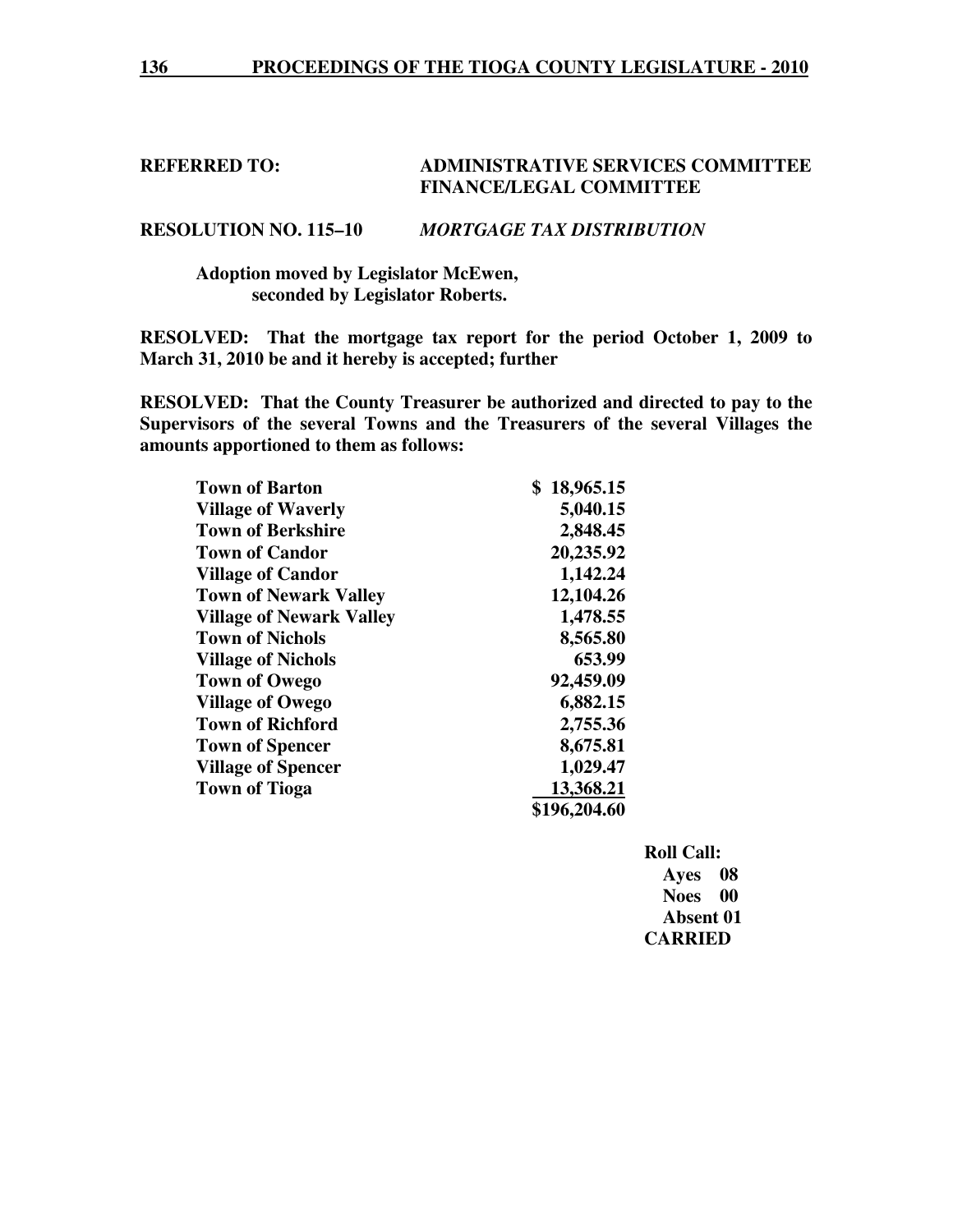# **REFERRED TO: PUBLIC WORKS**

**RESOLUTION NO. 116-10** *TRANSFER FUNDS FOR CLEANING CONTRACT* 

 **Adoption moved by Legislator Roberts, seconded by Legislator Oberbeck.** 

**WHEREAS: The County has eliminated four (4) positions saving the County approximately \$75,000 for the remainder of the year; and** 

**WHEREAS: The Department of Public Works needs approximately \$35,000 more to pay for the new cleaning contract; therefore be it** 

**RESOLVED: That the Tioga County Legislature authorizes the transfer of \$35,000 from Buildings & Grounds Personnel Services A1620.10 use code 10 to Buildings & Grounds Contracting Services account A1620.40 use code 140.** 

> **Roll Call: Ayes 08 Noes 00 Absent 01 CARRIED**

**REFERRED TO: LEGISLATIVE WORKSESSION** 

**RESOLUTION NO. 117-10** *APPOINT MEMBER* 

 *BOARD OF ETHICS* 

 **Adoption moved by Legislator Monell, Seconded by Legislator Roberts.** 

**WHEREAS: Andrew Fagan, minority appointment, on the Board of Ethics term has expired as of 12/31/09; and** 

**WHEREAS: Valarie Kranz has agreed to serve as his replacement on the Board of Ethics; now therefore be it** 

**RESOLVED: That Valarie Kranz, minority appointment, be hereby appointed to the Board of Ethics for a term of 5/12/10 to 12/31/12.** 

 **CARRIED**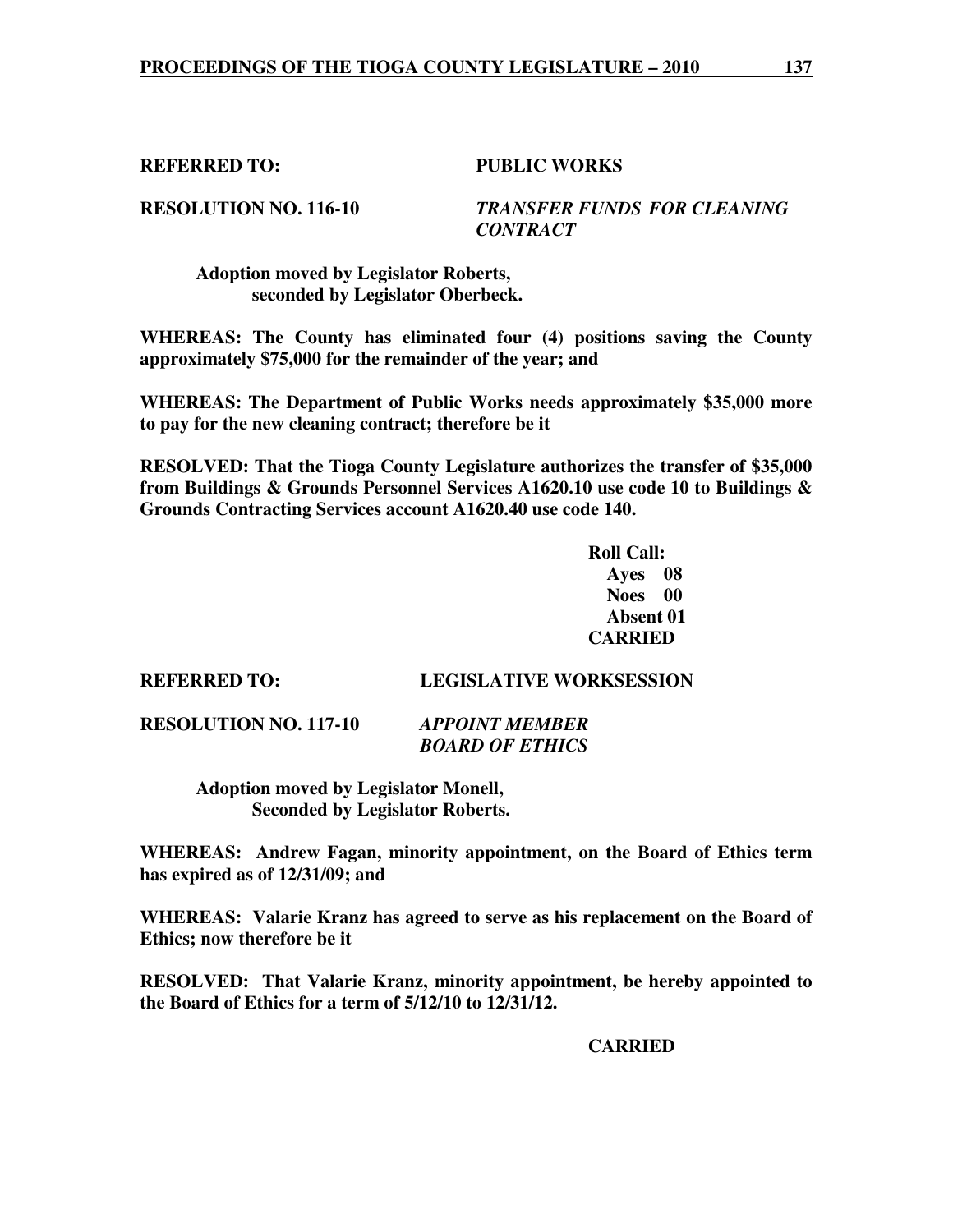# **REFERRED TO: PUBLIC SAFETY COMMITTEE**

**RESOLUTION NO. 118-10** *ACCEPTANCE OF APPLICATION FOR FIREFIGHTERS MIKE GEORGE AND RAYMOND STANDISH TO THE TIOGA COUNTY HAZ-MAT TEAM*

# **Adoption moved by Legislator Sauerbrey, seconded by Legislator Huttleston.**

**WHEREAS: The Bureau of Fire provides high quality Hazardous Materials Team support to the Fire Service in Tioga County and adjacent Counties through the NYS Fire Mutual Aid Plan, and** 

**WHEREAS: This service is provided by local, highly trained volunteers, and** 

**WHEREAS: Haz-Mat team members Rob Blaasch and Joseph Morey are no longer active members of the Team; and** 

**WHEREAS: Apalachin Firefighters Mike George and Raymond Standish have applied for membership to the County Haz-Mat Team; and** 

**WHEREAS: Firefighters George and Standish currently possess training and skills needed by the Tioga County Haz-Mat Team; and** 

**WHEREAS: Firefighters George and Standish would replace Rob Blaasch and Joseph Morey as active members of the Haz-Mat Team; therefore be it** 

**RESOLVED: That Apalachin Firefighters Mike George and Raymond Standish be added to the Tioga County Haz-Mat Team roster to replace Rob Blaasch and Joseph Morey.** 

### **CARRIED**

# **REFERRED TO: PUBLIC SAFETY COMMITTEE**

**RESOLUTION NO. 119 10** *ALLOW THE COUNTY FIRE COORDINATOR TO ENTER INTO AN EQUIPMENT MEMORANDUM OF AGREEMENT FOR HAZ-MAT TEAM*

 **Adoption moved by Legislator Sauerbrey, seconded by Legislator Monell.**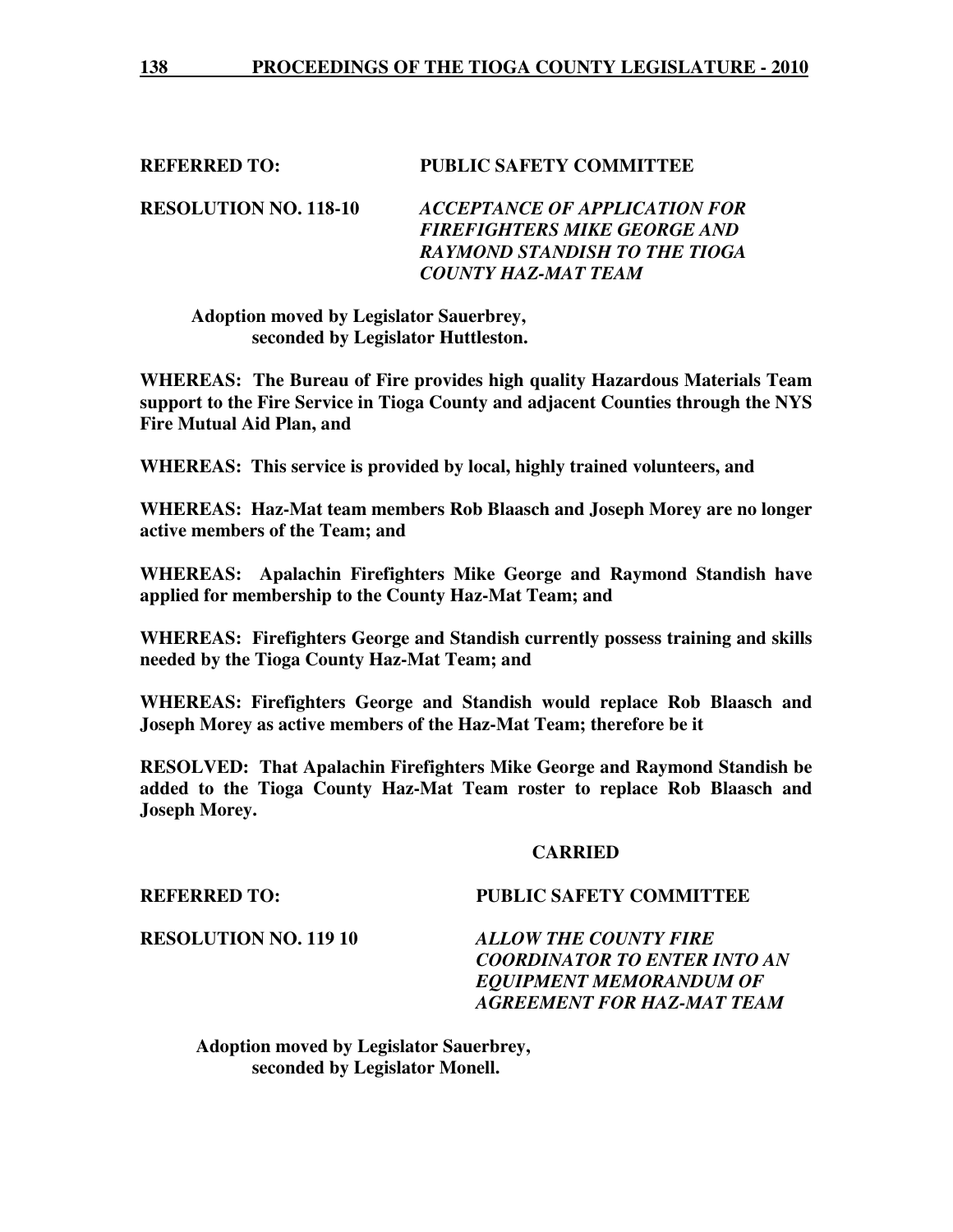**WHEREAS: The Tioga County Haz-Mat Team is included in the 9 County Central New York Hazardous Materials Consortium; and** 

**WHEREAS: Hazardous materials response equipment is extremely expensive and not frequently used by each team member at the same time; and** 

**WHEREAS: County members of the Consortium are eligible to apply for highly technical laboratory chemical identification equipment for use by the Grant Submitting Partner and the use of the Non-Submitting Team Partners through a Memorandum of Agreement between those Consortium members and the New York State Mutual Aid Agreement; therefore be it** 

**RESOLVED: That pending approval of the Memorandum of Agreement by the Tioga County Law Department, the Tioga County Fire Coordinator be able to enter into an agreement for training and use of an Ahura TruDefender granted to the Tioga County Haz-Mat Team.** 

> **Roll Call: Ayes 08 Noes 00 Absent 01 CARRIED**

# **REFERRED TO: PUBLIC SAFETY COMMITTEE**

**RESOLUTION NO. 120-10** *AUTHORIZE THE SUBMISSION OF MITIGATION GRANT APPLICATION EMERGENCY MANAGEMENT* 

> **Adoption moved Legislator Sauerbrey, seconded Legislator McEwen.**

**WHEREAS: Tioga County currently has a Federal Emergency Management Agency (FEMA) approved all hazards plan; and** 

**WHEREAS: The current plan is scheduled to be updated and rewritten by 2011; and** 

**WHEREAS: The FEMA requirements have changed since the original plan was written; and** 

**WHEREAS: FEMA has given the State Emergency Management Office (SEMO) monies for local government to utilize these monies for the purpose of writing mitigation grants; and**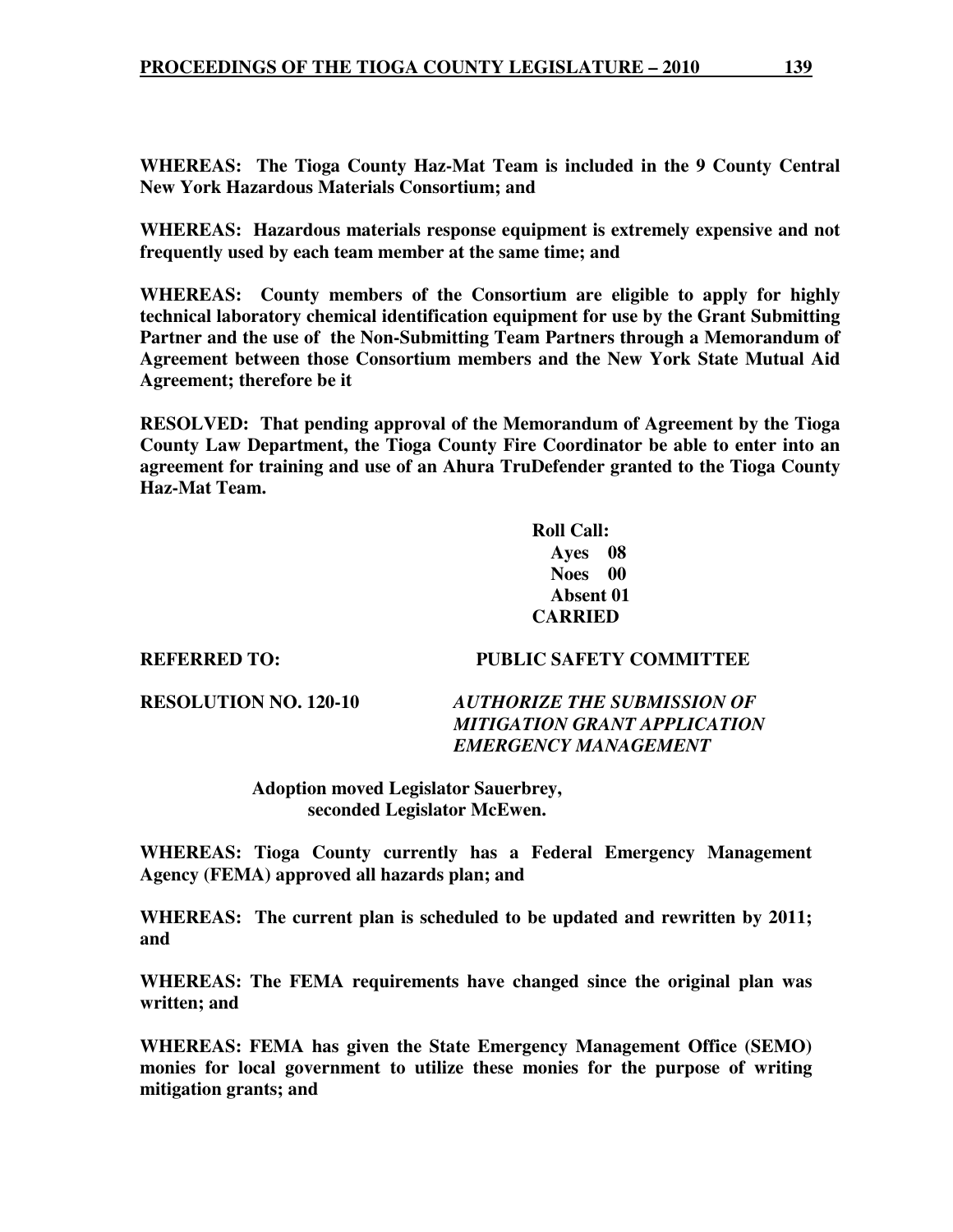**WHEREAS: Tioga County is eligible for these monies in the form of a 75-25% grant; and** 

**WHEREAS: The Tioga County Emergency Management Office has money in account 3641.20.240 that could be applied toward this grant; therefore be it** 

**RESOLVED: That the Tioga County Emergency Management Office apply for a grant up to \$20,000 for the sole purpose of writing an all hazards mitigation plan.** 

> **Roll Call: Ayes 08 Noes 00 Absent 01 CARRIED**

# **REFERRED TO: HEALTH & HUMAN SERVICES**

**RESOLUTION NO. 121–10** *AWARD BID FOR TRANSPORTATION SERVICES TO EARLY INTERVENTION AND PRESCHOOL SPECIAL EDUCATION CHILDREN'S PROGRAM SOCIAL SERVICES* 

 **Adoption moved by Legislator Huttleston, Seconded by Legislator McEwen.** 

**WHEREAS: Bids have been received for the Provision of Transportation Services to Early Intervention and Pre-School Handicapped Children; and** 

**WHEREAS: The bids (pricing based on a one-way trip) were received and opened on April 12, 2010 and the bid results were as follows:** 

| 1) Serafini Transportation Corp.    | Zone 1 - \$24.67; Zone 2 - \$28.49                                              |
|-------------------------------------|---------------------------------------------------------------------------------|
|                                     | (With a stipulation that this price would be adjusted to \$25.98 for both zones |
| if awarded the bid for both zones). |                                                                                 |
| 2) Tioga Transport, Inc.            | Zone 1 - \$30.00; Zone 2 - \$30.00                                              |
| 3) Yellow Medi-Van and Taxi, Inc.   | Zone 1 - \$22.50; Zone 2 - \$22.50                                              |

**and** 

**WHEREAS: Funds have been included in the Public Health Department budget for this service; and**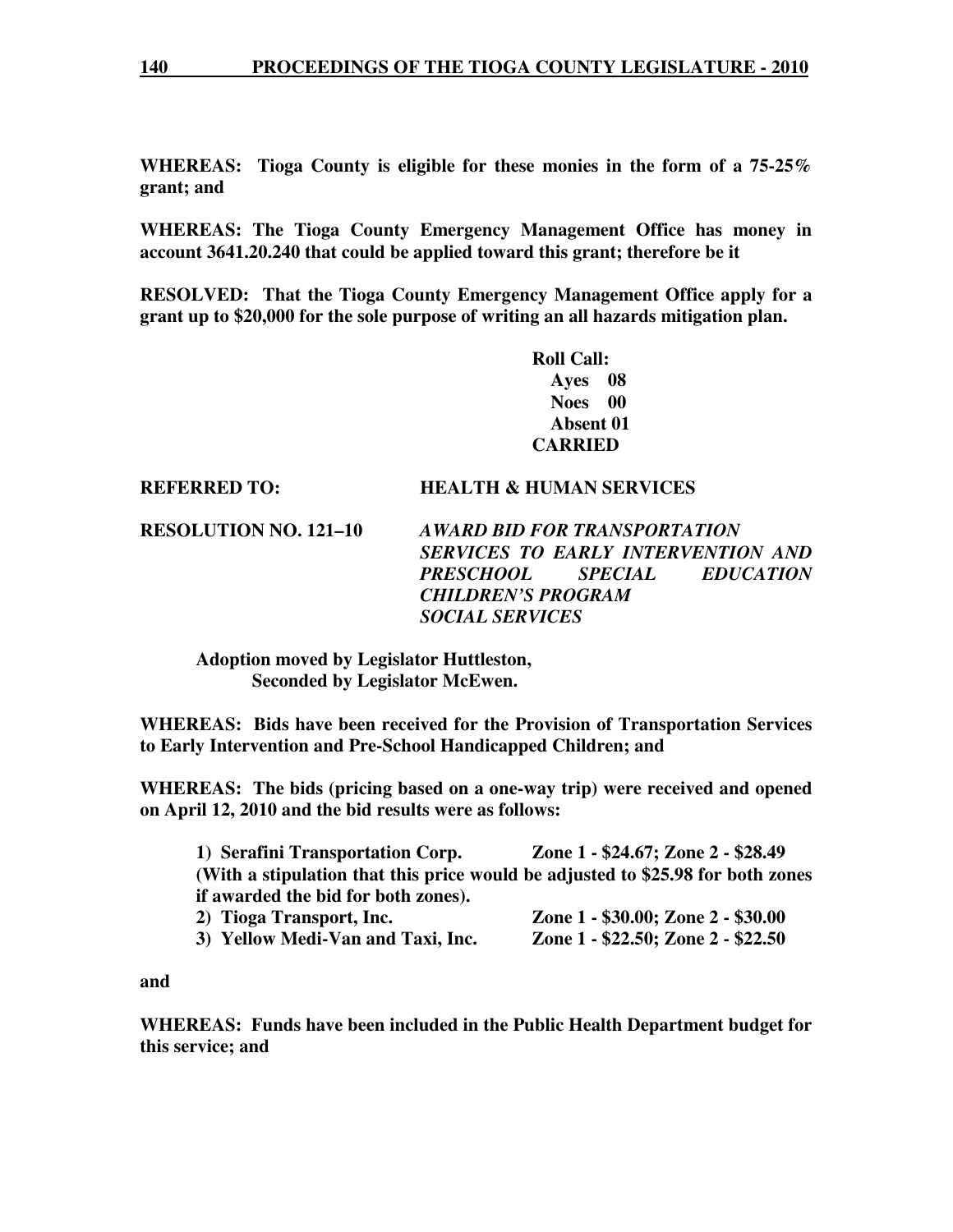**WHEREAS: Serafini Transportation Corp. has been determined to be the responsible bidder proposing the lowest unit price per child based on a one-way transportation cost, and whose proposal complies with all provisions to render it formal and legal and whose proposal is considered to be in the best interest of Tioga County; and** 

**WHEREAS: The Public Transportation Coordinator and the Director of Public Health are in agreement with this determination in the provision of transportation of Tioga County's most vulnerable young citizens; now therefore be it** 

**RESOLVED: That the Tioga County Legislature authorize the Department of Social Services to enter into a contract with Serafini Transportation Corp. for the Provision of Transportation Services to Early Intervention and Pre-School Handicapped Children based on stated stipulated cost of \$25.98 per one-way trip for Zones 1 and 2 for the period of July 1, 2010 through June 30, 2013.** 

> **Roll Call: Ayes 08 Noes 00 Absent 01 CARRIED**

**REFERRED TO: FINANCE COMMITTEE** 

 **PERSONNEL COMMITTEE** 

**RESOLUTION NO. 122–10** *AMEND COUNTY POLICY 11: TRAVEL POLICIES & PROCEDURES* 

 **Adoption moved by Legislator Oberbeck, seconded by Legislator Sauerbrey.** 

**WHEREAS: The Tioga County Legislature is looking at any and all means of reducing costs; and** 

**WHEREAS: Policy 11, Section VII indicates that payment for meals will be in accordance with the General Services Administration (GSA) allowances; and** 

**WHEREAS: Said allowances are generous and typically more than cover the cost to the employee; and** 

**WHEREAS: Reducing the meal allowances will result in noticeable savings; therefore be it**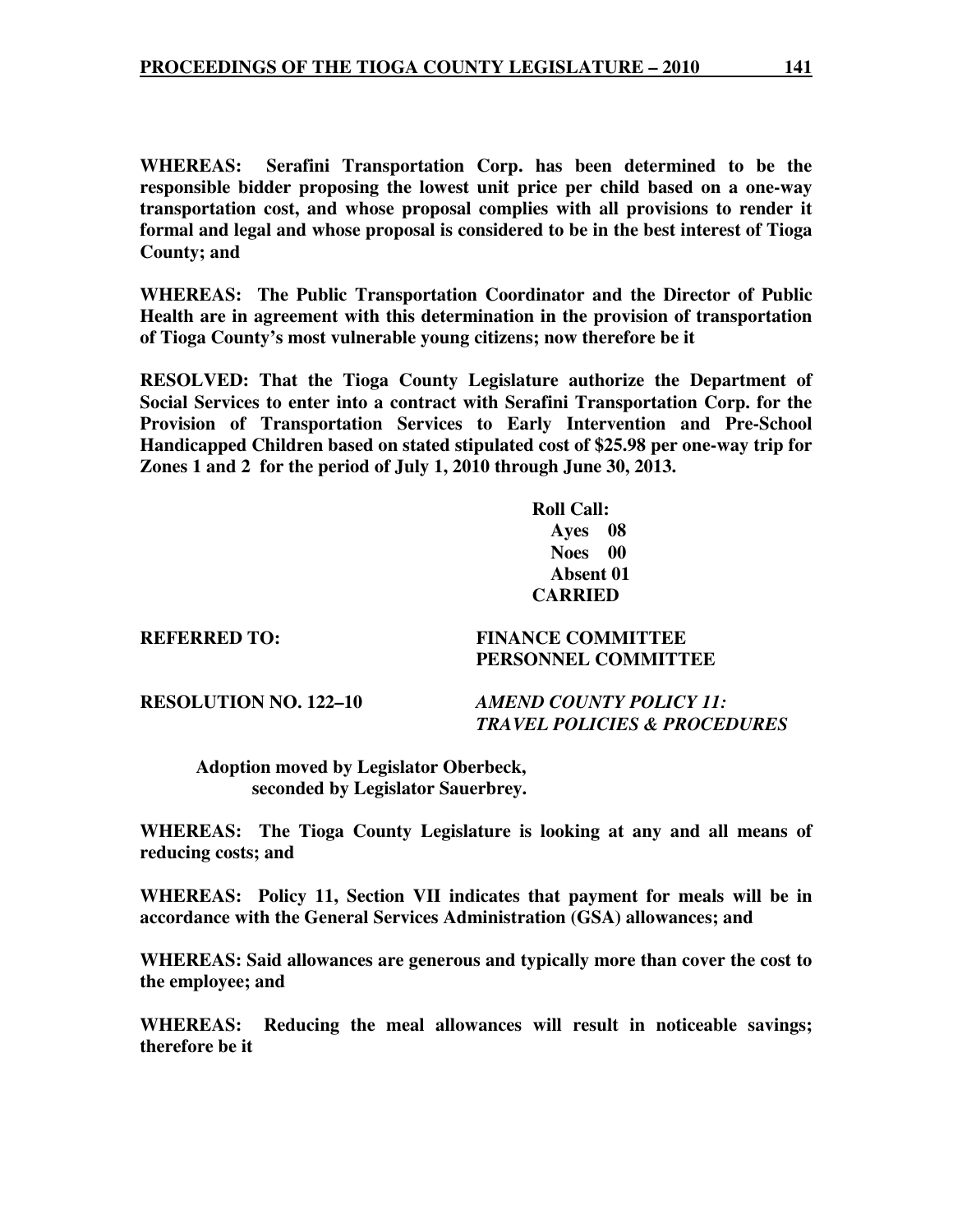#### **142 PROCEEDINGS OF THE TIOGA COUNTY LEGISLATURE - 2010**

# **RESOLVED: That County Policy 11, Section VII A and B shall be revised as follows:**

### *VII. MEAL ALLOWANCES*

- **A. The County will pay a total per diem rate for travel requiring an overnight stay. The per diem rate shall be based upon the General Services Administration (GSA) reimbursement chart in effect at the time the travel takes place. Tioga County will reimburse the GSA rate minus 30%, rounded to the nearest dollar, for meals during travel outside of Tioga County. (The GSA meal allowance chart may be periodically updated by GSA and will be provided by the Treasurer's Office and available from the Clerk of the Legislature or the Intranet. Departments will be informed when changes are made.)**
- **B. Based on GSA rates in effect at time of travel.** 
	- **1. Meals will be allowed as follows: a. Breakfast – When the time of departure from home at the beginning of the trip necessarily occurs before 7:00 am.**

**b. Lunch – When the employee is away from his/her office for more than onehalf of the employee's normal work day.** 

**c. Dinner – When the time of return home at the conclusion of a trip necessarily occurs after 7:00 pm.** 

**2. Breakfast, lunch, and dinner under Section VII.B.1. will be reimbursed at an amount not to exceed the GSA rate minus 30% rounded to the nearest whole dollar.** 

**Meal costs, which are part of a package conference fee, will be allowed even if they exceed these guidelines.** 

### **And be it further**

**RESOLVED: That, said change is effective for any qualifying travel taking place on or after June 1, 2010.** 

 **Roll Call: Ayes 08 Noes 00 Absent 01 CARRIED**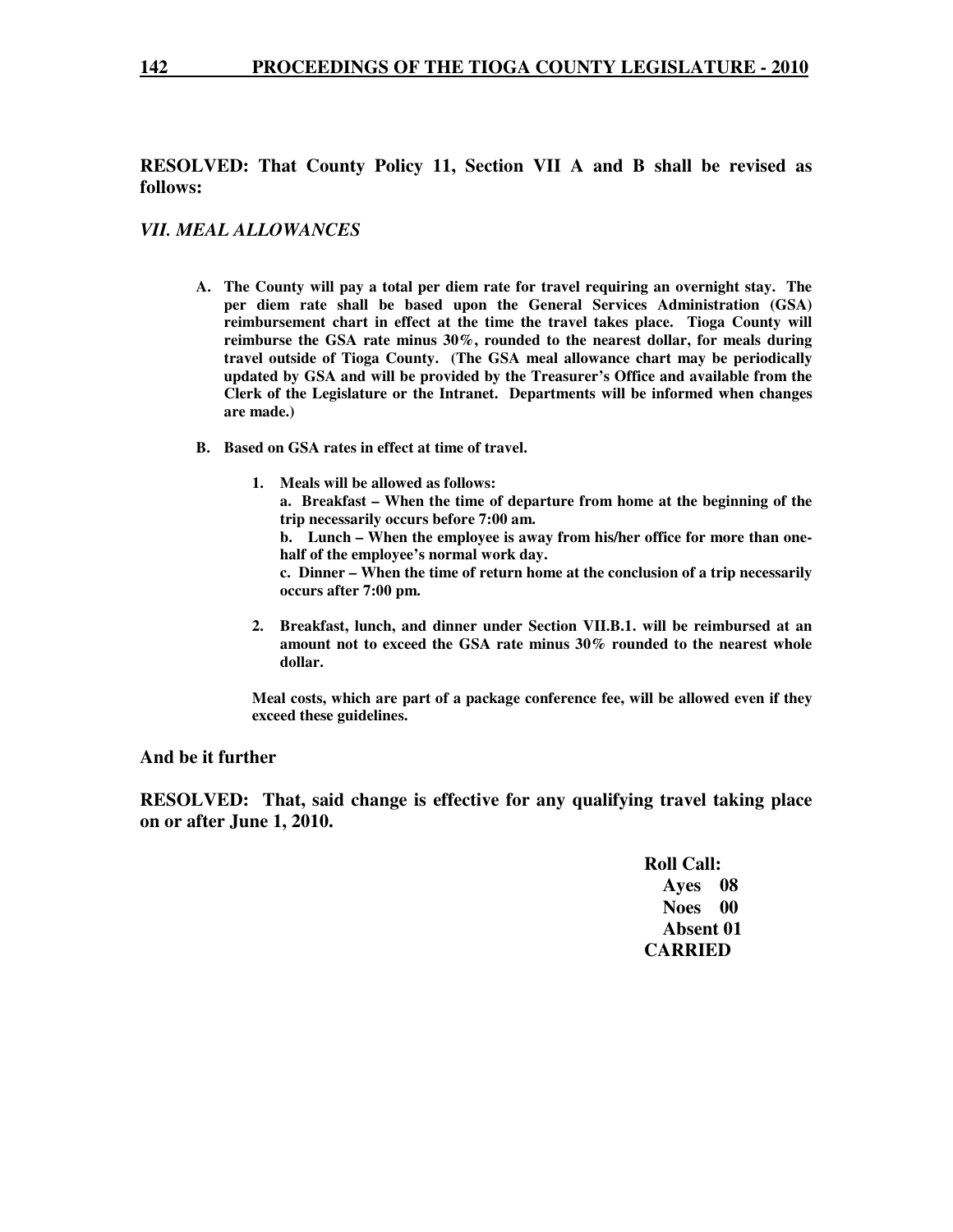| <b>REFERRED TO:</b> | <b>LEGISLATIVE WORKSESSION</b> |  |
|---------------------|--------------------------------|--|
|                     | PERSONNEL COMMITTEE            |  |

**RESOLUTION NO. 123-10** *STANDARD WORK DAY AND REPORTING RESOLUTION CORONER, TREASURER, DISTRICT ATTORNEY, AND PUBLIC DEFENDER OFFICES* 

# **Adoption moved by Legislator McEwen, Seconded by Legislator Oberbeck.**

**RESOLVED: That the County of Tioga hereby establishes the following as standard work days for elected and appointed officials, and will report the following days worked to the New York State and Local Employees' Retirement System based on the record of activities maintained and submitted by the following officials to the Clerk of this body;** 

| <b>Title</b>                                            | <b>Name</b>                     | <b>Standard</b><br><b>Work Day</b><br>(hrs/day) | <b>Term</b><br><b>Begins/Ends</b>  | Participates in<br><b>Employer's</b><br><b>Time Keeping</b><br><b>System</b><br>(Y/N) | Days/Month<br>(based on<br><b>Record of</b><br><b>Activities</b> ) |
|---------------------------------------------------------|---------------------------------|-------------------------------------------------|------------------------------------|---------------------------------------------------------------------------------------|--------------------------------------------------------------------|
| <b>Elected Officials</b>                                |                                 |                                                 |                                    |                                                                                       |                                                                    |
| Coroner                                                 | <b>Thomas</b><br>Hyde           | 6                                               | $1/1/2010-$<br>12/31/2013          | Y                                                                                     | 1 per call                                                         |
| Coroner                                                 | <b>Neil Lewis</b>               | 6                                               | $1/1/2010-$<br>12/31/2013          | $\overline{\mathbf{Y}}$                                                               | 1 per call                                                         |
| <b>Treasurer</b>                                        | <b>James</b><br><b>McFadden</b> | $\overline{7}$                                  | $1/1/2010-$<br>12/31/2013          | Y                                                                                     | 20                                                                 |
| <b>Appointed Officials</b>                              |                                 |                                                 |                                    |                                                                                       |                                                                    |
| <b>District</b><br>Attorney,<br><b>Stenographer, PT</b> | <b>Diane</b><br><b>Stephens</b> | $\overline{7}$                                  | 10/2/2009-TERM<br><b>OF OFFICE</b> | Y                                                                                     | 5                                                                  |
| <b>Public Defender</b>                                  | George<br>Awad                  | $\overline{7}$                                  | $1/1/2010-$<br>12/31/2011          | Y                                                                                     | 15.34                                                              |

**And be it further**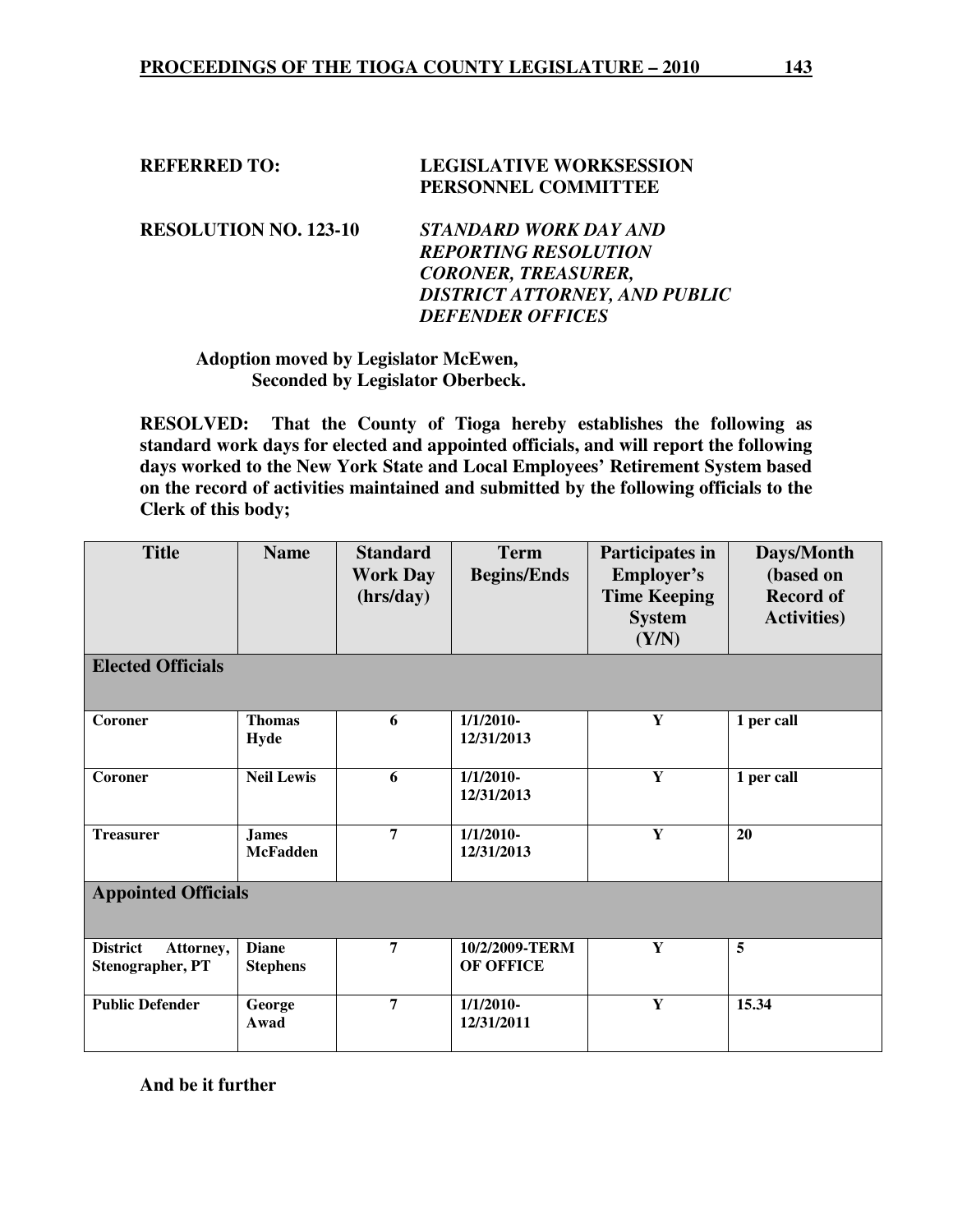**RESOLVED: That the Tioga County Legislature does hereby attest that the above elected and appointed officials have submitted their three-month log of activities and such are on file with the Legislative Clerk.** 

> **Roll Call: Ayes 08 Noes 00 Absent 01 CARRIED**

# **REFERRED TO: LEGISLATIVE WORKSESSION PERSONNEL COMMITTEE**

**RESOLUTION NO. 124-10** *AMEND RESOLUTION NO. 111-10 STANDARD WORK DAY AND REPORTING RESOLUTION DISTRICT ATTORNEY'S OFFICE* 

 **Adoption moved by Legislator McEwen, Seconded by Legislator Oberbeck.** 

**WHEREAS: Resolution No. 111-10 reported the days/month (based on record of activities) for the 3rd Assistant District Attorney as 4.73, which was biweekly, when in actuality it should have been reported monthly at 9.46; therefore be it** 

**RESOLVED: That Resolution No. 111-10 be amended to reflect days/month (based on record of activities) for the 3rd Assistant District Attorney as 9.46.** 

> **Roll Call: Ayes 08 Noes 00 Absent 01 CARRIED**

# **REFERRED TO ADMINISTRATIVE SERVICES PERSONNEL COMMITTEE**

**RESOLUTION NO. 125–10** *ABOLISH TITLE OF DIRECTOR OF REAL PROPERTY TAX SERVICES I AND CREATE TITLE OF COUNTY DIRECTOR OF REAL PROPERTY TAX SERVICES* 

 **Adoption moved by Legislator Monell, Seconded by Legislator Oberbeck.**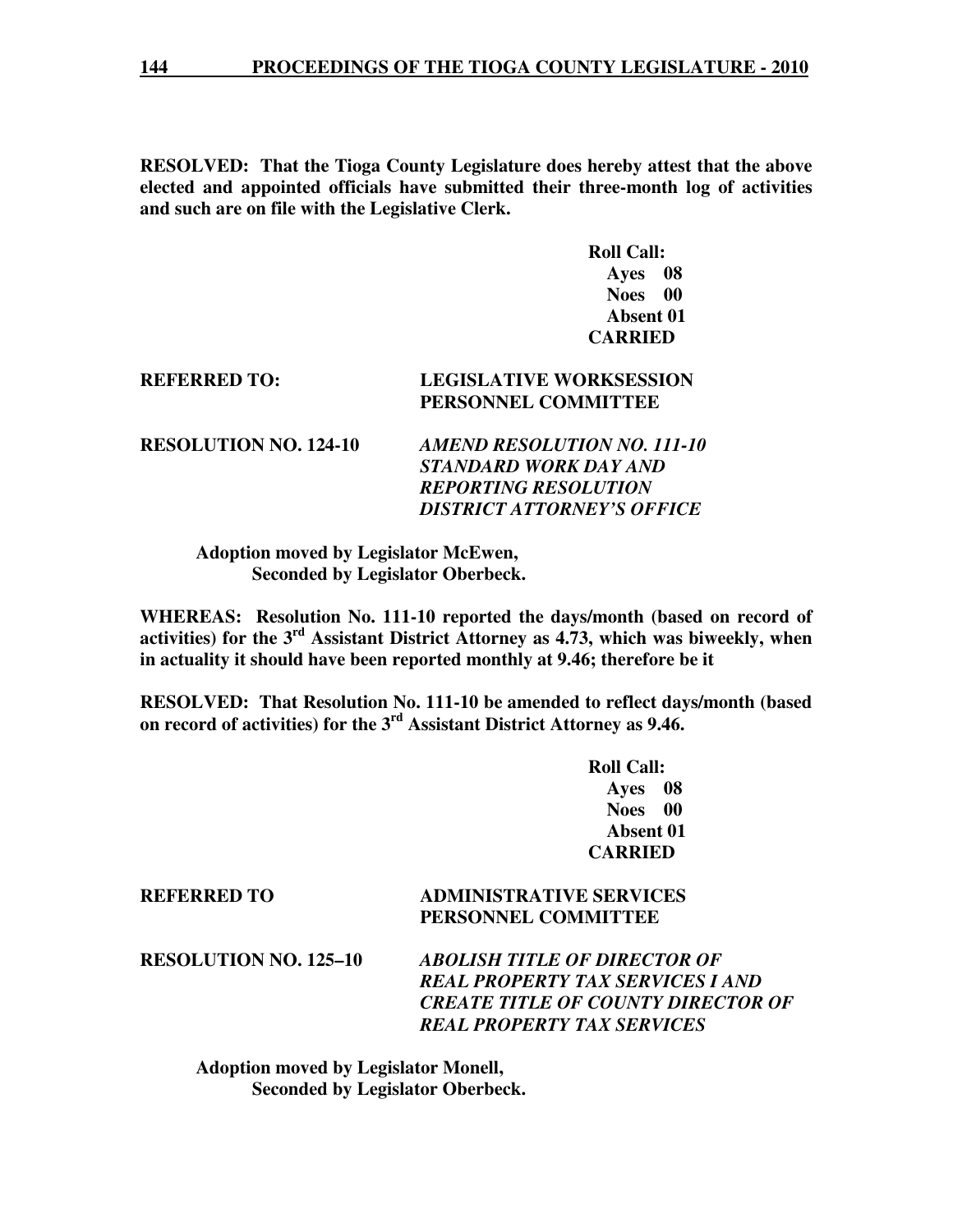**WHEREAS: Legislative approval is required for the abolishment and creation of job titles within Tioga County; and** 

**WHEREAS: In 2009, the New York Office of Real Property Tax Services amended Part 188-4 of the State Board's Rules with regards to the minimum qualification requirements of County level Director titles effective October 1, 2013; and** 

**WHEREAS: Said changes will result in modifications to the current classification's job title; however, there will be no fiscal impact on the budget; and** 

**WHEREAS: There is a desire to make all necessary amendments to Tioga County's classification prior to the 2013 effective date; therefore be it** 

**RESOLVED: That the Tioga County Legislature authorizes abolishment of the title Director of Real Property Tax Services I and the creation of the title County Director of Real Property Tax Services effective May 12, 2010; and be it further** 

**RESOLVED: That Elizabeth Hawken is appointed to the title of County Director of Real Property Tax Services effective May 12, 2010, and shall continue to serve as such for the remainder of the current term which will end September 30, 2013.** 

> **Roll Call: Ayes 08 Noes 00 Absent 01 CARRIED**

**REFERRED TO: PUBLIC WORKS PERSONNEL** 

**RESOLUTION NO. 126-10** *ABOLISH CLEANER II POSITION PUBLIC WORKS DEPARTMENT* 

 **Adoption moved by Legislator Roberts, seconded by Legislator Monell.** 

**WHEREAS: Legislative approval is required to abolish or create any position within a Tioga County Department; and** 

**WHEREAS: Joan Nuzzo, Cleaner II for the Court Annex, has submitted her retirement papers and whose last day of employment will be June 30, 2010; and** 

**WHEREAS: The Commissioner of Public Works has identified a cost savings to the County by not backfilling this position; therefore be it**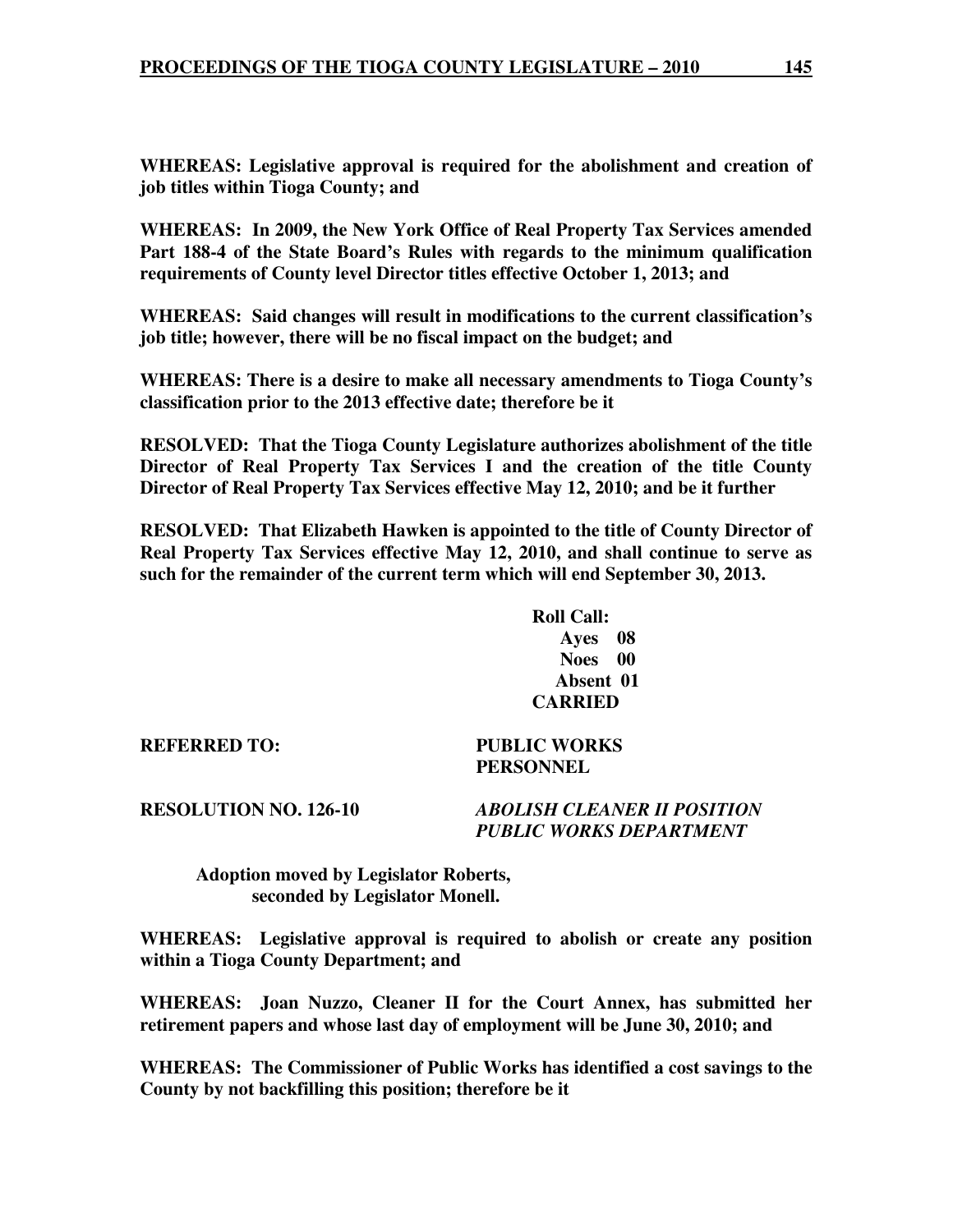**RESOLVED: That the Tioga County Legislature approves the abolishment of the vacant Cleaner II position, effective July 1, 2010.**

> **Roll Call: Ayes 08 Noes 00 Absent 01 CARRIED**

# **REFERRED TO: HEALTH & HUMAN SERVICES COMMITTEE PERSONNEL COMMITTEE**

# **RESOLUTION NO. 127-10** *AUTHORIZE FILL/ABOLISH POSITION (MENTAL HYGIENE DEPARTMENT)*

# **Adoption moved by Legislator Huttleston, seconded by Legislator Oberbeck.**

**WHEREAS: The position of Director of Administrative Services was created and funded in the 2010 County budget; and** 

**WHEREAS: The Director of Community Services has found a candidate eligible and willing to accept said position; and** 

**WHEREAS: Due to current budgetary strain, the Legislature has requested that the Director of Community Services consider abolishing a vacant position in exchange for authorization to fill the Director of Administrative Services position; therefore be it** 

**RESOLVED: That the Legislature authorizes the Director of Community Services to fill the Director of Administrative Services position at an annual salary of \$51,000, effective May 12, 2010; and be it further** 

**RESOLVED: That the vacant position of Clinical Program Director be abolished, effective May 12, 2010.** 

> **Roll Call: Ayes 08 Noes 00 Absent 01 CARRIED**

 **Legislator McEwen made a motion to have the following late-filed resolution considered, seconded by Legislator Oberbeck and carried.**